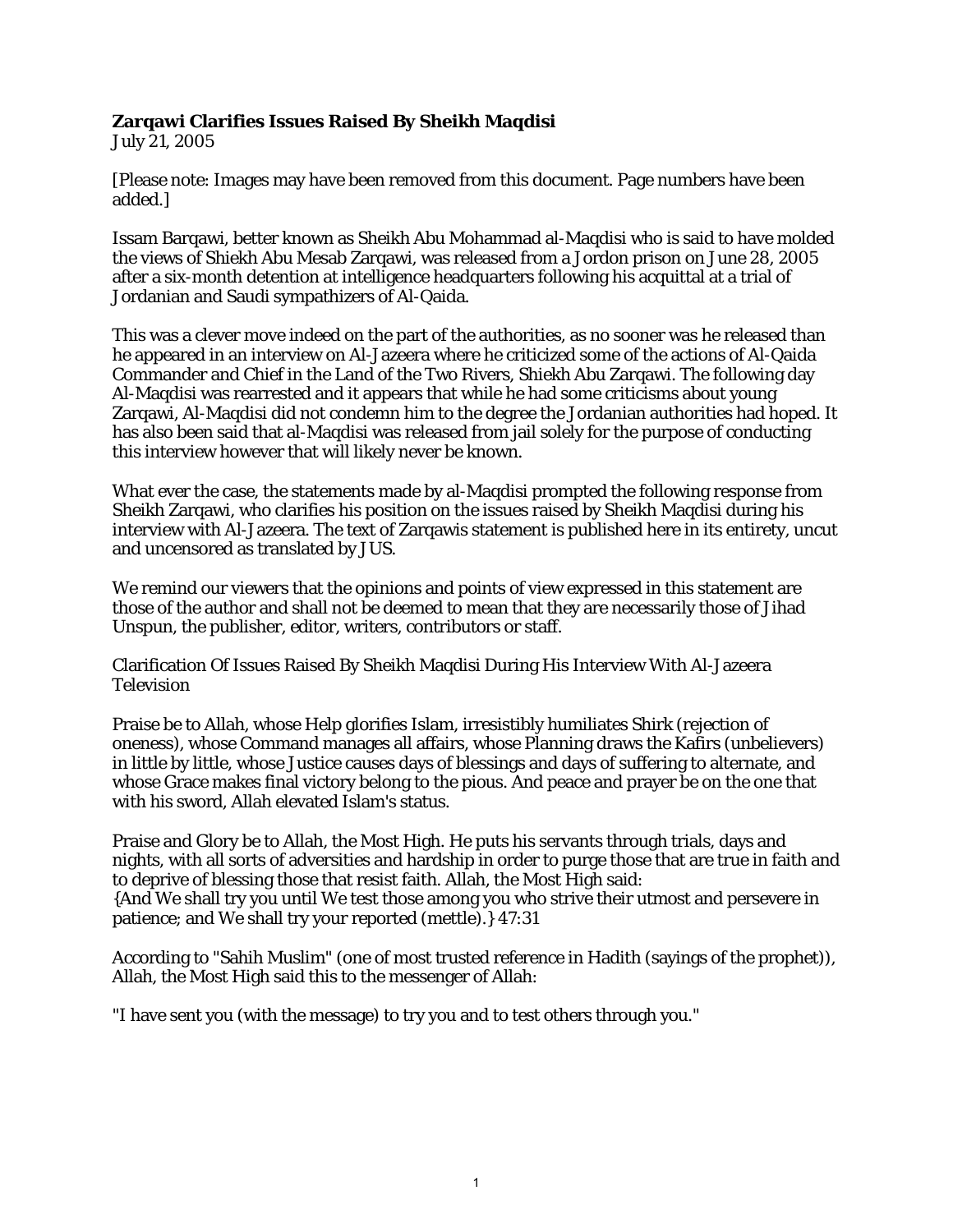What we are witnessing now on the land of the Two Rivers is just one form of trial. The crusaders invaded the land to sway people away from their religion and rip off their wealth, by force, in the biggest campaign against Islam in modern times.

With Allah's blessing, we have chosen the path of Jihad in His cause to defend His religion and establish the word of Allah, above all others. This stand has prompt people to slander us, to misrepresent our mission, and to drive Muslims away from us. But we continued on our mission as we were guided by this saying of the prophet:

"They will not be harmed by those who disagreed with them or those who disappointed (did not answer their call) them."

The fact that those who opposed us and disagreed with us were of corrupt Aqeedah caused us no distraction from our mission. And Allah has blessed his truthful Mujahideen with a victory in the battle of Ahzab, the first Fallujah battle. Allah has disgraced and humiliated their enemies and made them (enemies) retreat in total defeat. But while the Mujahideen were watching how the shadow of that victory turns around, an arrow aimed at their hearts came straight to spoil that victory. However, this time, the arrow did not come from any of those whose Aqeedah is corrupt, but it came from a man who is considered to be a supporter of our path. I am referring to an article titled "Al-Zarqawi, hopes, pains, help, and advice," by Sheikh Abu Muhammad Al-Maqdisi, may Allah preserve him. I will not forget how Sheikh Abu Anas, may Allah have mercy on him, started to cry when he saw sadness on my face as I was reading the article. Yes, I was saddened because the article misrepresented me and misrepresented the facts. Abu Anas said to me then:

{Verily Allah will defend (from ill) those who believe...} 22:38

I thought that the whole thing might have been a flop from which the Sheikh will recover. But Sheikh Al-Maqdisi, may Allah preserve him, affirmed his position in another article titled: "Fruits of Jihad Revisited", and then reaffirmed all that in his recent interview with Al-Jazeerah Channel. During that interview, he made a point of saying that he was speaking freely and was not under undue pressure from anyone. At this point, I have concluded that what was supposed to have been sincere advice has gone beyond that and therefore has been misdirected and lost its legal bases. He appeared to have had ulterior motives, especially now that everyone can see the cross worshippers military machine has crumbled under the intense pressure from Mujahideen. Therefore, I felt compelled to clarify some issues and facts and correct some errors that were presented in both of Sheikh Maqdisi's articles as well as his interview with Al-Jazeerah.

I start by putting all my trust in Allah and realizing that success comes only from Allah.

Firstly: My response will focus on clarifying some facts about the path of our Jihad in Iraq and any related matters.

I will begin by discussing what appeared in his (Sheikh Maqdisi, may Allah preserve him) articles as a record of my relationship with him and things that we talked as these items do not serve anyone but the enemies of Allah.

Secondly: The Sheikh, may Allah preserve him, began his first article by indicating that he tried very hard to find a way to get the document or at least most of it to me before publishing it but he was not successful and therefore, he had to publish it. If that was true, what was then the reason for repeating his so-called advice during his interview with Al-Jazeera? If his primary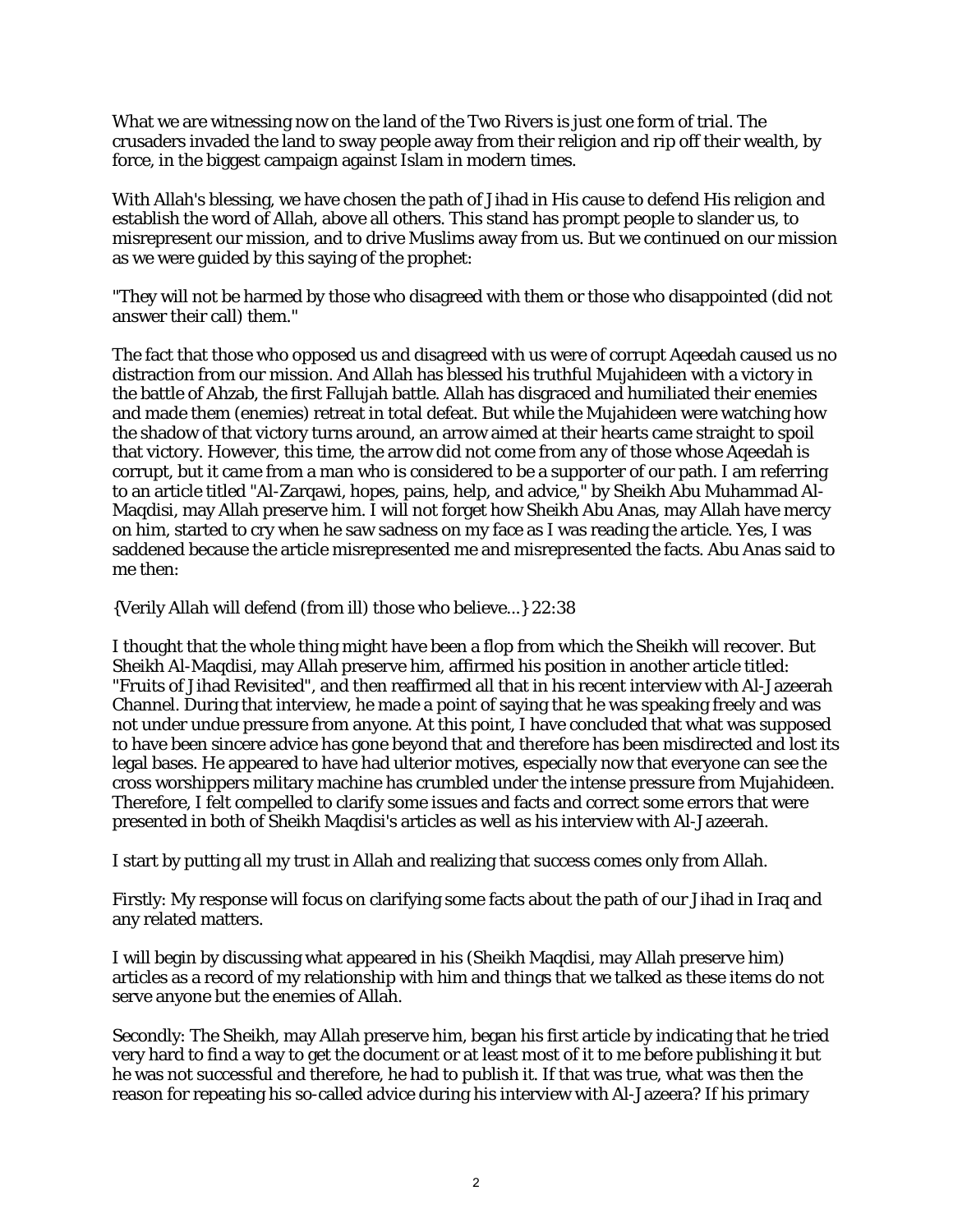concern has been to communicate an advice to me, well this goal has already been accomplished by publishing the article. I must not only ask why had the matter been repeated on Al-Jazeera Channel but I must also ask why now? Doing things of that nature now does not serve anyone but the cross worshippers and their apostate servants.

Thirdly: The Sheikh, may Allah preserve him, alleged that I benefited from him, sought sanctuary in his Sheikhdom, and never said anything that contradicted his position. There is no doubt that the poor servant (referring to himself) is indeed indebted to Sheikh Abu Muhammad, may Allah preserve him, he was one of those whom I learned details of Tawhid (oneness) from, and my position with respect to many issues was similar to his.

However, he must have known that following him or being close to him was only because I believed that his views agreed with the book (Qur'an) and Sunnah (the practice of the messenger of Allah), and it was not blind following. If the matter was nothing more than blind following, we have blindly followed those who are far more knowledgeable and have higher status than him. The bases for our religion are the Book and the Sunnah. Therefore, we accept whatever is in full agreement with them (Book and Sunnah) and reject whatever contradict with them.

So just as I benefited from Sheikh Maqdisi, may Allah reward him many times over, I have also benefited from other righteous scholars. This does not mean that I have to implement everything Maqdisi says, besides, he does not and should not have a monopoly on knowledge, and not everything he says is correct, especially when it comes to Jihad and the current state of affairs of the Ummah in view of the crusader's campaign against Islam.

As I continue on the path of Allah and as I make decisions on matters of Jihad, I do not take one step forward without consultation with reviewing the Shariah and certainly without consulting righteous, truthful, Mujahideen scholars. Allah knows that I keep constant communication with some righteous scholars who are far more knowledgeable than Maqdisi to get their opinion on most of what I am faced with on daily bases. They (the righteous) scholars are behind bars and if it was not for their safety, I would have disclosed their names here.

Anyone who knows the poor servant and who is familiar with my relationship with the Sheikh (Maqdisi) inside and outside prison must know that I disagreed with many of his positions, especially matters related to Jihad and team work. When I was freed from prison and decided to do for active Jihad, I did not consult Abu Muhammad, may Allah preserve him. I believed that there is another way to effectively help the religion that is different from his.

It is sad and regrettable indeed that the article is written by Abu Muhammad whose way of inviting people to the path of Allah gravitates around total submission to Allah and to Allah belongs everything, but in his article he says things like:

My Sheikhdom . . . My shadow . . . They benefited from my name...

All I can say is: Allah's help is sought.

Have you come across a case in the Book, or Sunnah, or the history of earlier generation of righteous people, in which a person becomes a slave to his mentor? Have you come across any case such as the one above in which a person is not supposed to disagree with his mentor and is not suppose to accept opinions from other scholars?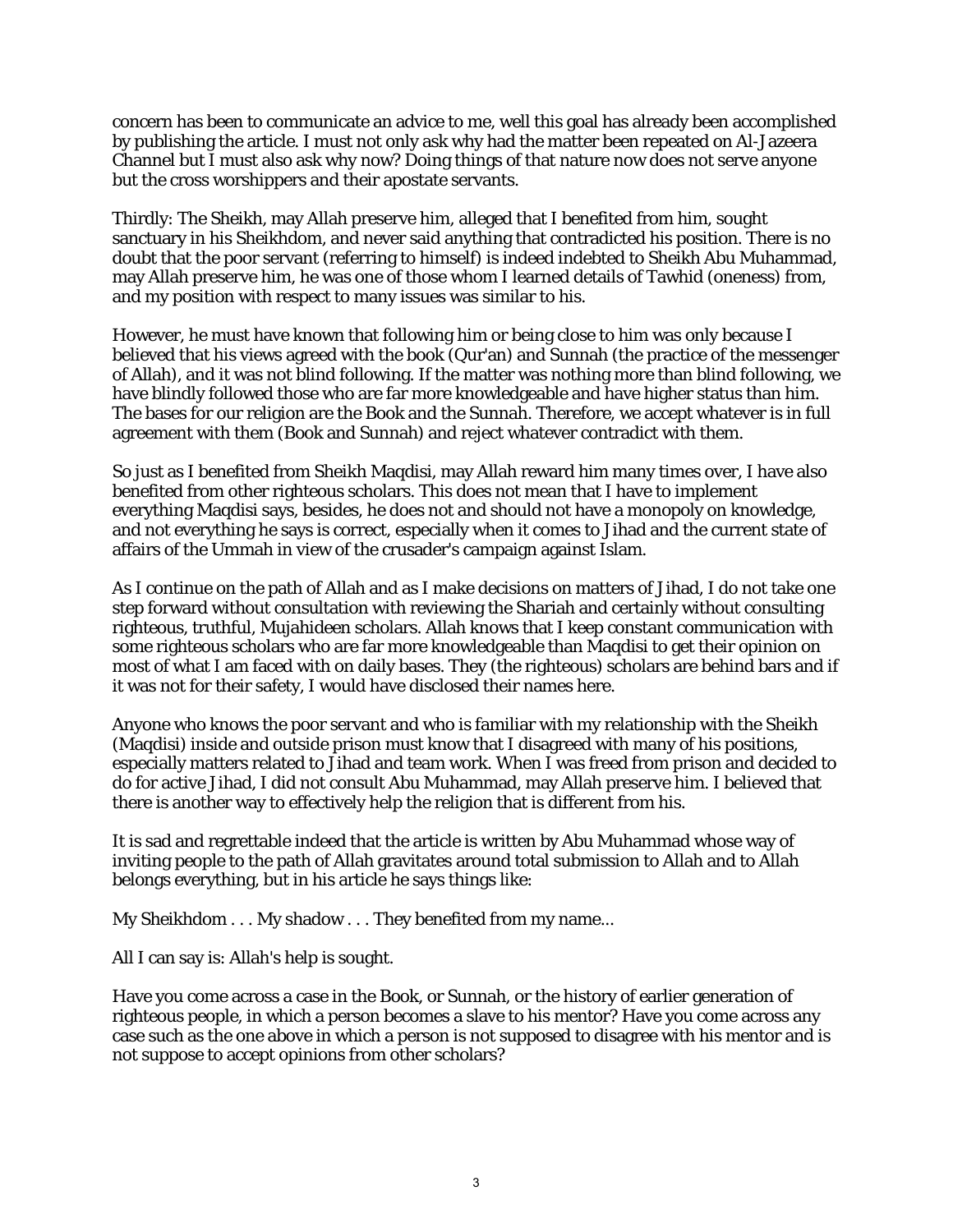Fourthly: The Sheikh, may Allah preserve him, mentioned that I insisted that Sheikh Osama Bin Laden, may Allah preserve him, teach the ideology of Sheikh Abu Muhammad in his training camps as a condition for working with him. This is totally false. I have never sat down with Sheikh Osama, may Allah preserve him, to discuss this particular subject. I would like to ask the Sheikh about his phrase "Manhaj Abu Muhammad" (Abu Muhammad Ideology). Is this a Manhaj that is unique to him and not one else has adopted before? Or is it the Manhaj of righteous scholars of earlier generations that he chose to follow? If he answers yes to the first option, then we do not need his Manhaj because our religion is one of following the straight path of Allah and His messenger and not one of innovation. If he answers yes to the second option, we ought to ask him why is he crediting himself with this Manhaj which has been preached and propagated by many of Scholars of Jihad and none of them claimed credit for it?

But what surprised me the most is how could the Sheikh allowed himself to make such statement without verifying it with me? Besides, why now?

This is a very sensitive time and I am now a soldier in the army of Sheikh Osama, may Allah preserve him, so what good would Sheikh Maqdisi's allegations do and who is the real beneficiary?

Fifth: The Sheikh has mentioned that I was adopting his position regarding martyrdom operations but now I am expanding them in Iraq, contrary to an earlier position of disapproving them. The Sheikh did not accurately represent the stages and circumstances of my position. I disapproved of martyrdom operations when I was in Afghanistan. My position was based on opinion of respected scholars at that time under the specific circumstances that prevailed then. I had not yet met Maqdisi, at that time. Upon my return from Afghanistan, I met Maqdisi, and my position on martyrdom operations happened to agree with his. After we were released from prison, I went back to Afghanistan, and there I met Sheikh Abu Abdullah Al-Muhajir and we discussed the matter of martyrdom. He considered it permissible, and I read an excellent paper written by him on the subject and I listened to some of his tapes as well. Allah has expanded my breast to accept his position on martyrdom operations. Not only did I see that they (martyrdom operations) are permitted but I was convinced that they are desirable. I proceeded then to arrange for Sheikh Al-Muhajir to give a 10-days work shop in Hirat Camp to explain the legality of these operation to the brothers there- this had a very positive impact on the brothers.

But the question is: why does Maqdisi object to changing my position while he himself has gone from prohibiting martyrdom to allowing it under certain conditions? Why didn't he present the whole story including his own position which has also changed?

Sixth: The Sheikh has mentioned that I named the party of Mujahideen working with me "The Party of Tawhid W' Al-Jihad", same name as his web site, "Membar Al-Tawhid W' Al -Jihad". Well, the words "Tawhid", and "Jihad" are standard vocabulary in our Shariah. So what is wrong with using them to name a particular group? Why would anyone claim a monopoly over these two words?

If I organize a group and name that group "The Salafi Party of Preaching and Fighting", does that mean I need to operate under our brothers in Algeria?

Many of our scholars have given same names to books written by different authors and we have never heard anyone objecting to that. For example "Al-Zuhd " was a title for books written by, Ibn Mubarak, Ibn Abu A'sem, and Ahmad Ibn Hanbal;-"Fath Al-Bary" was a title given to books written by Ibn Ragab, Ibn Hajar Al-Asqalani, and others. The Sheikh will only have a point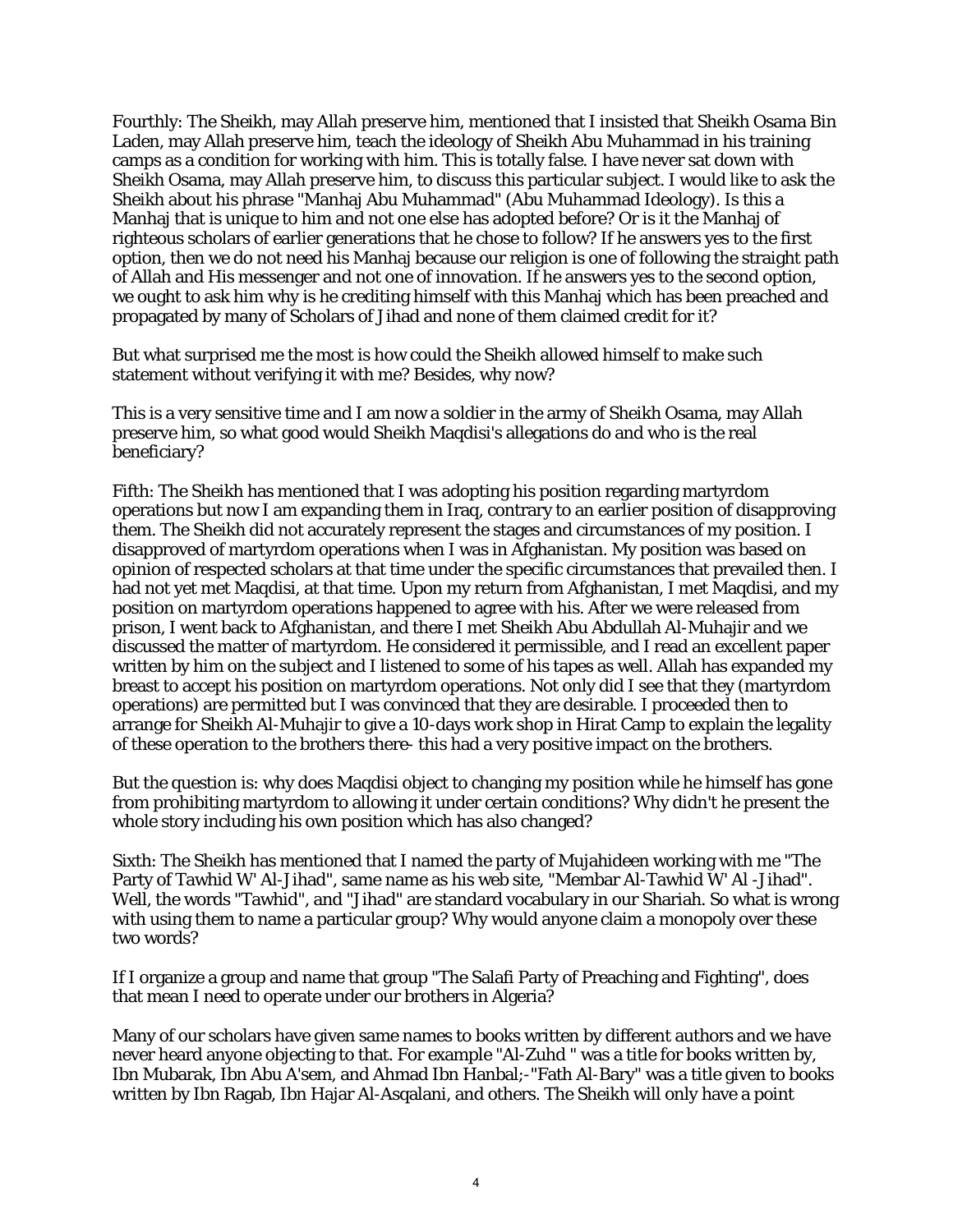if we called our group "The Party of Tawhid W'Al-Jihad" , an off-shoot of Membar Al-Tawhid W'Al-Jihad", or if I used his logo or his name.

But the pressing question here is: What is it to gain by raising this matter over and over? Especially now that the "Party of Tawhid and Jihad" is a thing of the past. This group is now unit working under the leadership of the Central Al-Qaida Organization.

Seventh: The sheikh has shown his reservation about our decision to fight the "Rafidhah" (Shia who slander A'isha,( the wife of the prophet), curse the companions, and hold their Imams as infallible). He further went on to say that the ordinary Rafidhah is no different from an ordinary Sunni. As to fighting the Rafidhah, we have indicated many times that we did not start any conflict with them, but it was them who started a campaign to liquidate all Sunni, disperse them, confiscating their Mosques, etc. Not to mention their alliance with the crusaders. Does he expect us to watch all this and do nothing?

As to equating the ordinary Rafidhah with the ordinary Sunni, I swear by Allah that this totally unfair to the Sunni. Does the Sheikh really think a person who understands and practices Tawhid is equal to a person who seeks help from Ali and Hussein instead of Allah? Don't you know that their Imams are thought to be infallible, know part of the unknown, and they manage events in the universe? Is that Shirk or not?

They are no longer the ordinary, innocent citizens you think they are, but they have become soldiers serving the Infidel Kafir and spying on the Mujahideen. How do you think Ja'fary got to be prime minister? It is also incorrect and inappropriate to use Ibn Taimaih Fatwa, which was applicable to his time and conditions therein, and apply it to the Rafidhah today without examining their current state of affairs. Furthermore, there are a number of righteous scholars, such as, Sheikh Hammod Al-Auqal'a, Sheikh Sulaiman Al-Alwan, Sheikh Ali Al-Khudair, Sheikh Abu Abdullah Al-Muhajir, and Sheikh Al-Rashoud, who pronounced the Rafidhah, including their ordinary ones, Kafir.

Eighth: The Sheikh indicated that he does not support sending Mujahideen from Muslim youths to Iraq as it is going to be " an inferno for them," according to his statement.

I swear by Allah, this is a grave misfortune. Can anyone believe that such fatwa comes from Abu Muhammad? What inferno are you talking about? The real inferno awaits those who shy away from implementing the verdict of Allah and refuse to answer the call to Jihad:

{Go you forth (whether equipped) lightly or heavily, and strive, and struggle, with your goods and your persons, in the cause of Allah. That is best for you, if you (but knew).} 9:41

The real inferno awaits those who ignore the consensus of this Ummah with regard to aiding and protecting the weak and ill-treated Muslims whose homes, dignity, and chastisement, have been violated by the invading crusaders. Allah, the Most High, says:

{But if they seek your aid in religion, it is your duty to help them....} 8:72

The real inferno awaits those who do nothing to free Muslim prisoners from Abu Ghraib, Guantanamo, and other locations. The real inferno awaits those who betray our honored sisters who are being raped day and night by the cross worshippers and the Rafidhah.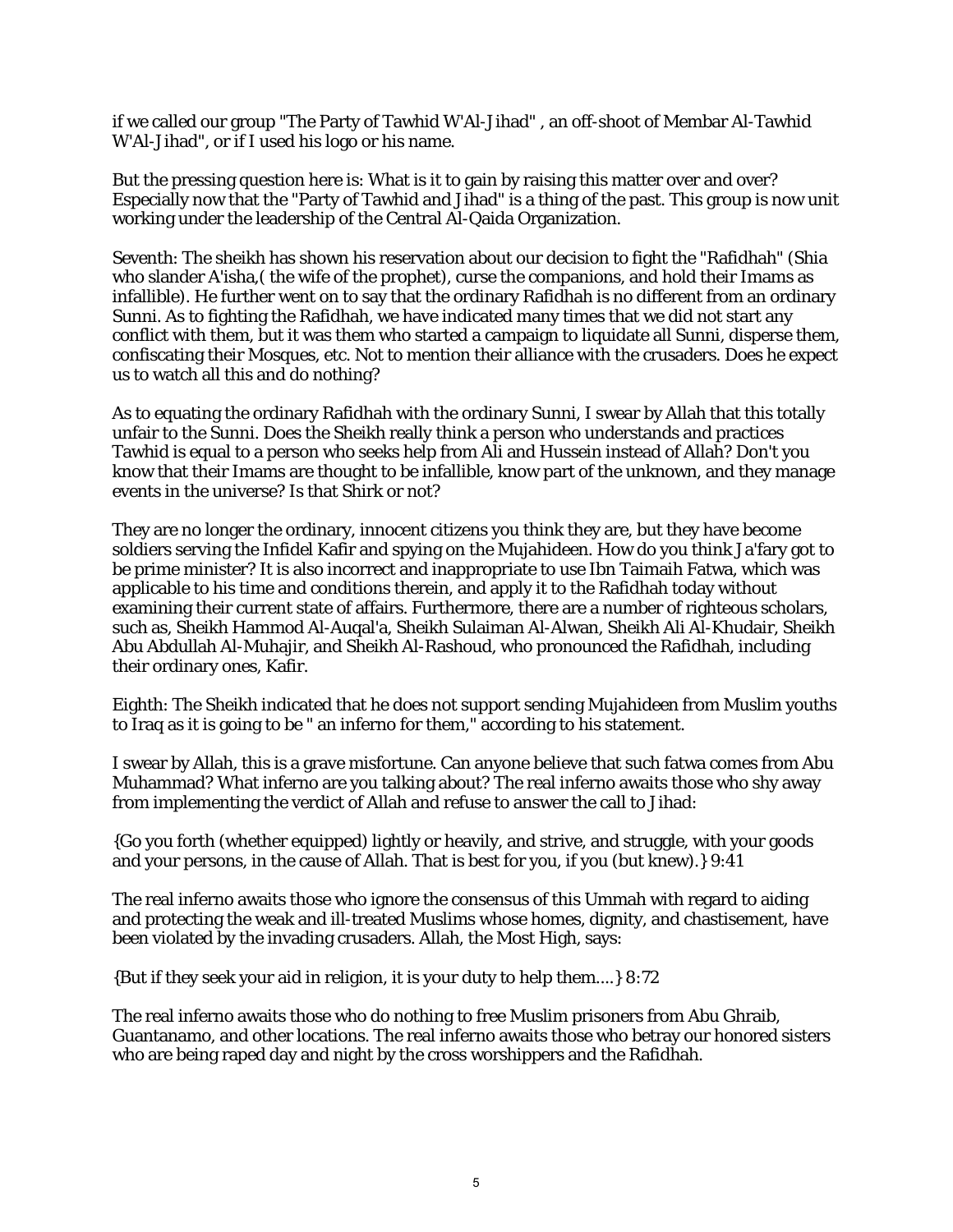Sheikh, didn't you know that practicing this fatwa means abandoning Jihad and surrendering Muslim lands to the cross worshippers? Didn't you know that answering the call to Jihad does not cause death to come quicker and does not delay sustenance? Death and sustenance have been determined by Allah before one's birth, and nothing will change that.

Khalid Ibn Al-Walid, who has participated in over 100 expeditions, died on his bed. He was not going to die on the battle field, no matter how hard he tried.

Therefore, I urge Muslims to ignore this fatwa in which the Sheikh believes that defending our religion, glory, and honor, is going to turn into an inferno that will ill burn all Mujahideen. This fatwa contradicts the consensus of the Ummah. I urge Muslims to seek the scholars and leaders of mujahideen, such as: Osama Bin Laden, who swore by Allah that if he knows of a way to get to Iraq to fight alongside of Mujahideen there he would not have waited one minute, Sheikh Aiman Al-Thawahri, who is of the opinion that fighting the invading crusaders in Iraq is a duty of every Muslim, Sheikhs: Sulaiman Al-Alwan, Abu Abdullah Al-Muhajr, Abu Al-laith Al-Libby, Abdullah Al-Rashoud, Yousef Al-Irie, and Hamd Al-Hamidi, all are of the opinion that Jihad in Iraq is obligatory. Therefore, our source of knowledge must be the Book of Allah and the Sunnah. We will not accept anything that contradicts them.

O Abu Muhammad! I swear by Allah, if the entire Ummah told me that Jihad in Iraq is going to through Mujahideen into an inferno, I would not listen to them unless they bring forth an irrefutable evidence. How could I take such fatwa knowing that Allah says:

{And why should not fight in the cause of Allah, and of those who, being weak, ill-treated (and oppressed)?-men, women, and children, whose cry is "Our Lord! Rescue us from this town. Whose people are oppressors; and raise for us from you one who will protect; and raise for us from you one who will help!} 4:75

Isn't this fatwa and its timing, especially now that only a blind or a Hypocrite cannot see the American army's defeat in Iraq, a way to save Bush and his mercenaries, whether we know it or not and whether we mean it or not?

I could not find an evidence to discard the Sheikh's fatwa better than the Sheikh's own words in an introduction he wrote for a book written by Sheikh Abu Qatadah, may Allah preserve him. In this introduction, Sheikh Maqdisi wrote: "We should not come up with shortsighted Fatwa that fail to take the intent of our Shariah and current events on Muslim land into consideration. Such Fatwa would be an obstacle in the face of Jihad and fighting the invading enemy."

However, if you want to practice Jihad that is totally free of any defects and if you decide not to sacrifice yourself for the cause of Allah unless your conditions are met, more power to you because in this case we are talking about one body and one soul, you that is. But I must caution you not to discourage others from Jihad which is duty mandated by our Shariah. I will even go beyond that;-I will caution you to discourage jihad even if those who are fighting the enemies of Allah are not following the way of the believers.

Finally: If we were to determine whether or not what you have said or written follow our prophet's hadith: "Aldeenu'nasiha" (religion is advice or counseling), I say to the Sheikh that what you have done as neither advice, nor counseling, nor help, nor support. You have mentioned matters that have nothing to do with advising or counseling; you have talked about events throughout our history of preaching Tawhid, but regrettable, we were not fair and you failed to stick to the accuracies of matters. I want you know that I am quite capable of exposing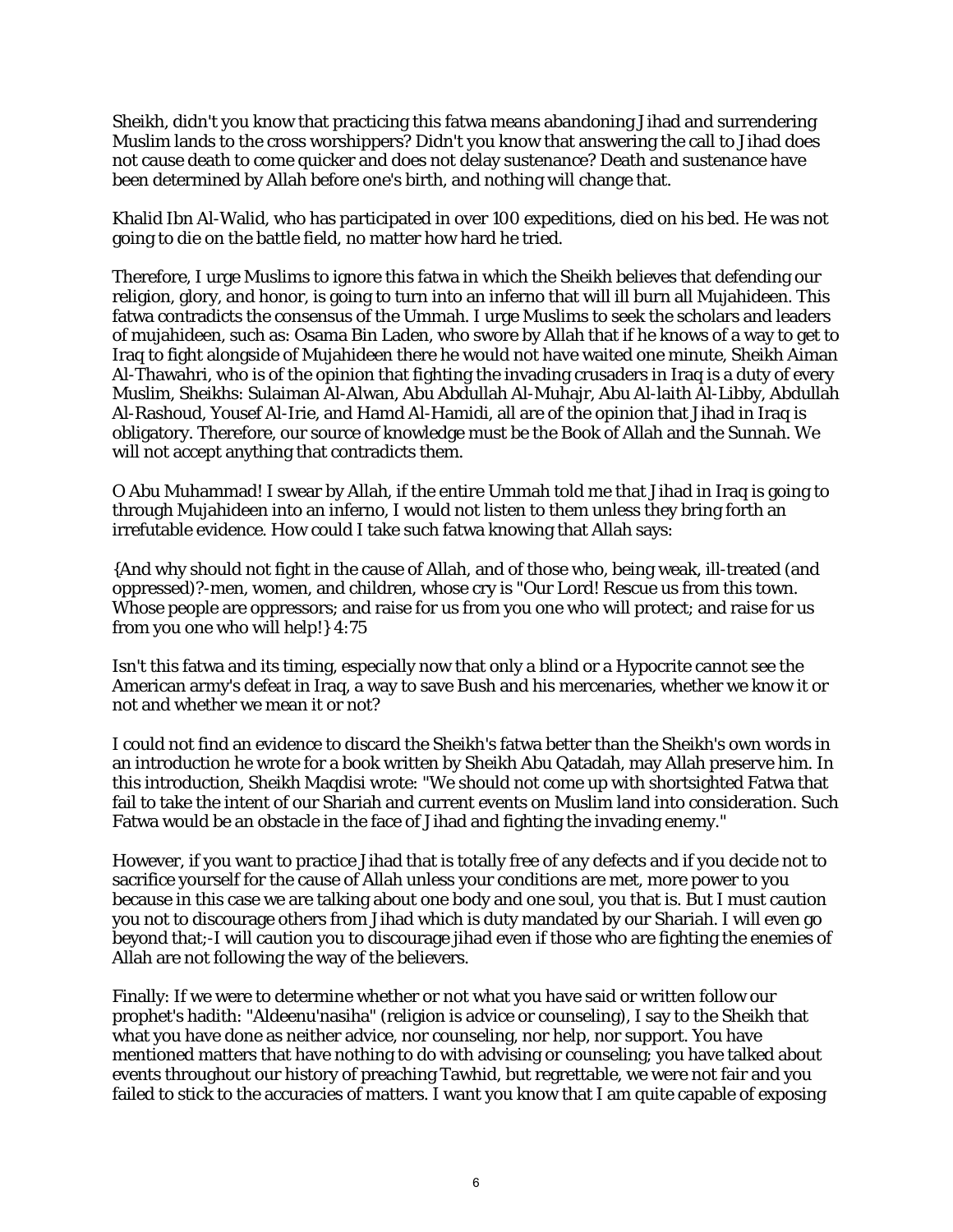and discrediting many of your misrepresentation with vigor, but I prefer to save this vigor, force, and harshness for the enemies of our religion and not use them against my brothers. This is what Allah commanded us:

{Muhammad is the messenger of Allah; and those who are with him are strong against the Unbelievers, (but) compassionate amongst each other.} 27:29

I have news for you, Abu Muhammad: The cross worshippers, Secularists, Rafidhah, Islamic Party, and all other deviant groups in Iraq, are busy distributing printed copies of your interview with Al-Jazeera to all people in order to discourage any would be Mujahid from joining the Mujahideen caravan. Let me also tell you, our honored Sheikh, after you gave your interview to Al-Jazeera Channel, the enemies of Allah had a very good night sleep.

There you see the tail of Al-Sulul, (Al-Awaji), making the following announcement, at the order of his masters:

"Al-Maqdisi has reversed his position, a development that will create a rift amongst Mujahideen."

When you see or hear about this you may say that these people misquoted you, just as you did before. If that happens, I will have to say, may Allah forgive you Sheikh, since when those Satellite Channels and news media have been known to stand by the truth? Were you one of those who have always warned us about their tactics? Why didn't you wait until you hear directly from us about the exact situation we are in? After that, you could have chosen any of the legal (according to Islamic Shariah) ways to advise or counsel us. Our reaction would have been simple; we would have accepted whatever was right, and we would have rejected anything else, based on our current situation which we know and live in it and you do not.

Let me tell you this, our honored Sheikh: This matter, does not harm me personally but it does harm this Jihad. I am only one man whose soul could be ordered back to its Lord any time. But the sad thing is that we now have Jihad that is blessed by Allah and it bore fruits already but the enemies of Allah are working hard to dismantle it from its foundation. If that happens, I can assure you, Abu Muhammad, that in terms of who get credit for that, you will walk away with the lion's share.

I ask you in the name of Allah to avoid following Satan's footsteps, and beware of plots of the enemies of Allah, and do not fall for their trap that is designed to use you to drive a wedge between the Mujahideen. Didn't you notice the extraordinary attention paid and coverage given to your interview with Al-Jazeera?

Before I end my response, I would like to say that Sheikh Maqdisi, may Allah preserve him, is one whose services and sacrifices are known and should be credited to him, he is worthy of being given the benefit of the doubt and he capable of clarifying or correcting the mishap. Having made a mistake does not mean that we look down to him and to his knowledge. If it was not for the seriousness of the matters that the Sheikh opted to discuss openly to millions of viewers, and if it was not for its negative impact on Jihad and Mujahideen, I would have not bothered to write this response.

May Allah forgive us and him, and may Allah not allow His enemies to have a way to harm us.

Peace and prayer be upon our prophet Muhammad, his family, and his companions.